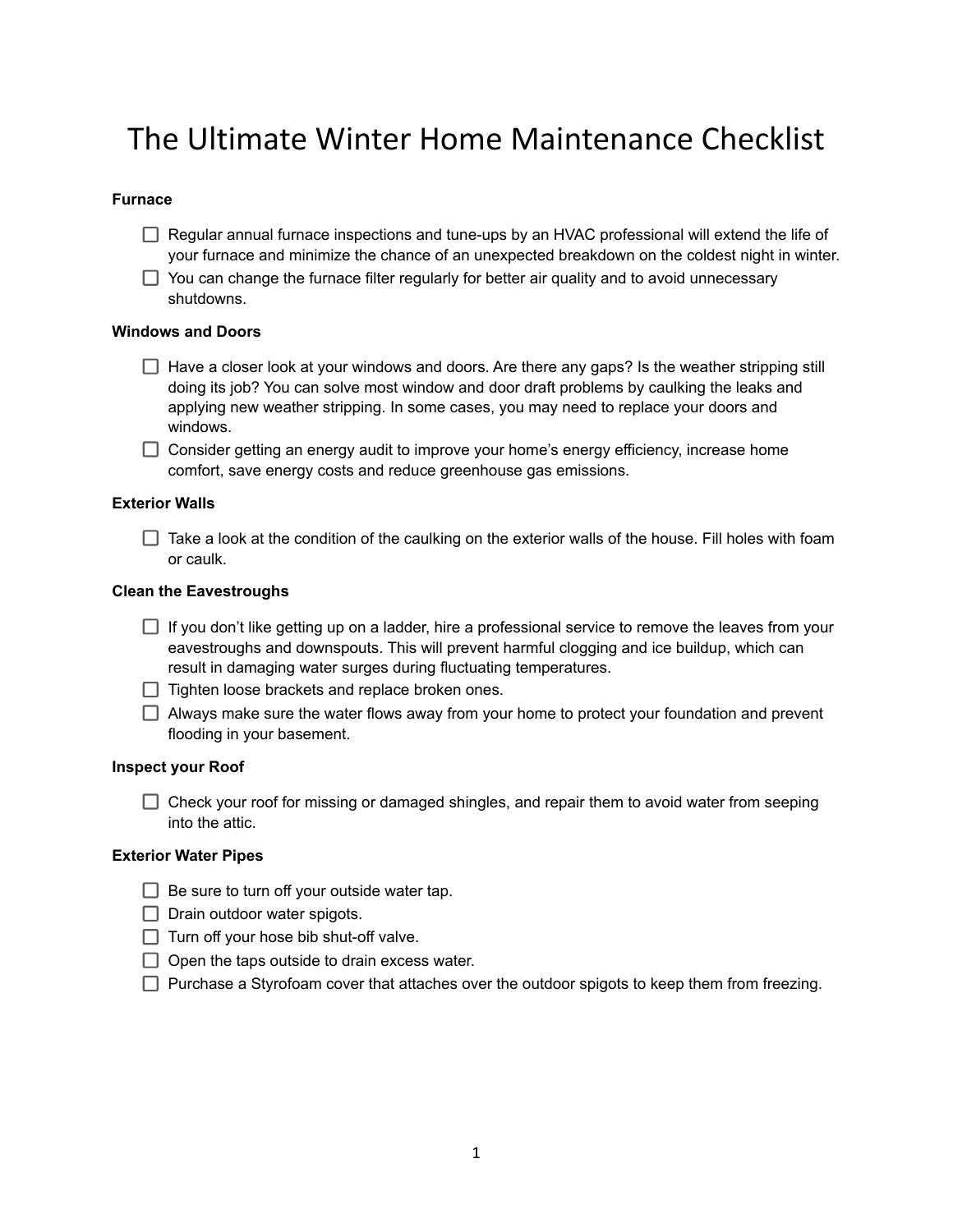#### **Interior Water Pipes**

- $\Box$  Winterize water pipes, especially if they are on an exterior wall or exposed to drafts.
- $\Box$  Wrap pipes with insulation.
- $\Box$  Keep your heat set to at least 15°C or 59°F.

### **If you are not staying in your home:**

 $\Box$  Turn off all valves inside your house, then open the taps outside to drain excess water. Be sure to leave outdoor valves open during the winter.

 $\Box$  Have a friend or house-sitter turn your water on for a few seconds every few days.

#### **Check your Water Heater**

 $\Box$  Do you live in an area with hard water? Then you'll know how hard it can be on your appliances. You can reduce sediment buildup, prevent cracks and leaks, and ultimately improve the efficiency of your water heater by flushing it at least once a year.

## **Attic Vents**

 $\Box$  Keep attic vents clean for optimum ventilation to prevent ice dams and water damage during a thaw.

#### **Chimneys**

 $\Box$  Hire a professional chimney sweep to remove any blockage or buildup that could cause a fire. There are many possible causes, including the damper, damaged flue tiles, and exterior cracks on the brickwork. A chimney sweep will thoroughly clean your chimney, and remove harmful soot and creosote.

#### **Check your Smoke Alarms and Carbon Monoxide Detectors**

- $\Box$  Test your smoke detectors and carbon monoxide alarms monthly to make sure they work.
- $\Box$  Replace batteries every six months.
- $\Box$  Keep your detectors free of dust for best performance.
- $\Box$  Be sure to replace your wired-in alarms every 10 years.

## **Air Conditioners**

- $\Box$  Remove and clean your window and portable AC units. You can save even more on energy costs by unplugging your AC units in the winter months. This will eliminate the low heat source that can attract small animals.
- $\Box$  Properly insulate your windows to reduce drafts.
- $\Box$  Turn off any outside AC units.
- $\Box$  Clear away debris from the unit using a broom and wash off any dirt, droppings and dust stuck to the exterior. Inspect your air conditioner for rust, cracks in the casing and broken or split seals.
- $\Box$  Check for leaks and make sure all seals are tight. If you find any issues or irregularities, you may need to call in a professional to inspect.
- $\Box$  Cover your AC unit with a waterproof cover specifically designed for air conditioners.